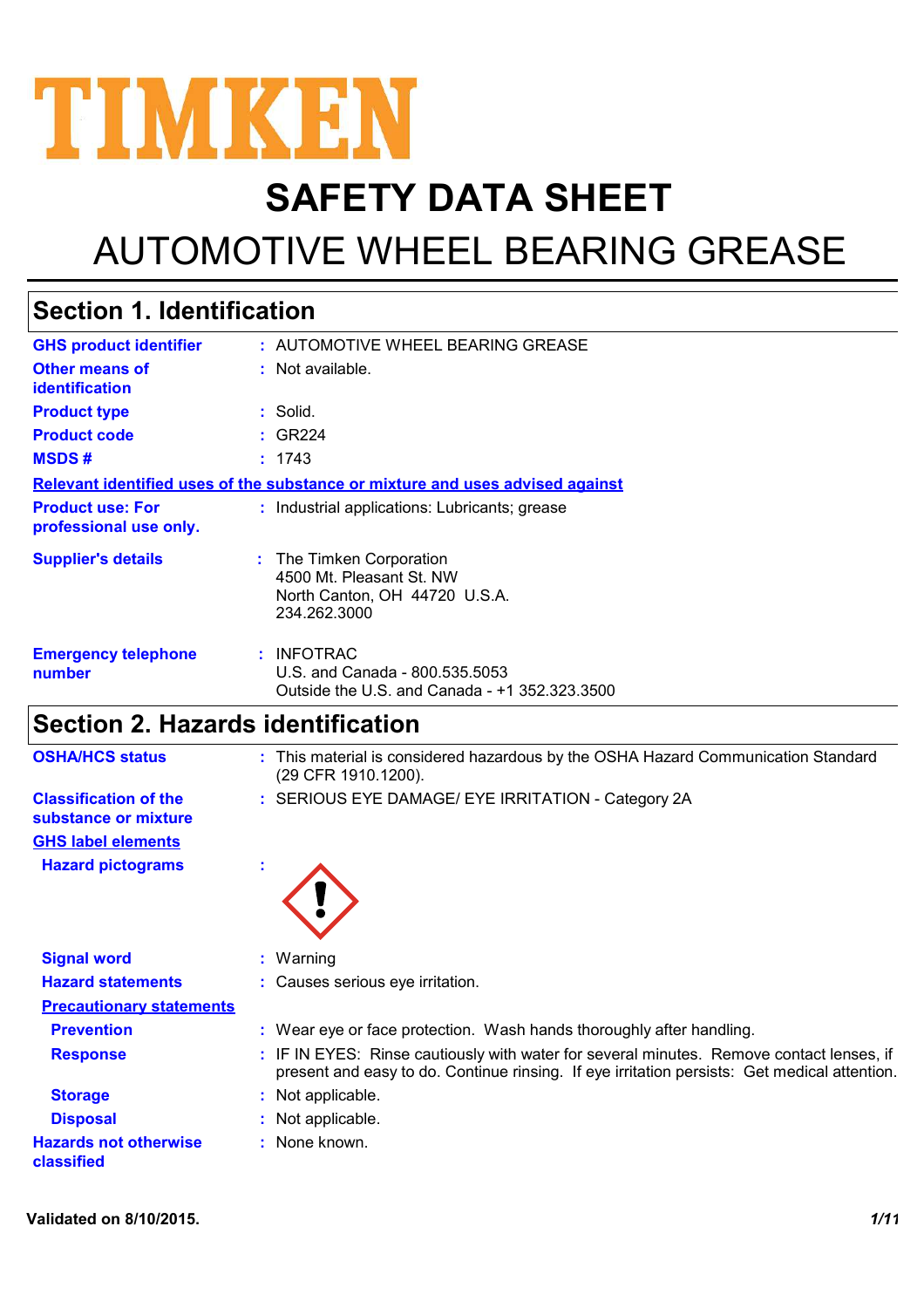## **Section 3. Composition/information on ingredients**

#### **Substance/mixture**

**Other means of identification**

**:** Mixture

**:** Not available.

#### **CAS number/other identifiers**

| <b>Ingredient name</b>                                        | $\frac{9}{6}$ | <b>CAS number</b> |
|---------------------------------------------------------------|---------------|-------------------|
| Distillates (petroleum), solvent-dewaxed heavy paraffinic     | 40-70         | 64742-65-0        |
| Phosphorodithioic acid, O,O-di-C1-14-alkyl esters, zinc salts | $1 - 5$       | 68649-42-3        |
| tris(2-ethylhexyl) orthoborate                                | $1 - 5$       | 2467-13-2         |

Any concentration shown as a range is to protect confidentiality or is due to batch variation.

**There are no additional ingredients present which, within the current knowledge of the supplier and in the concentrations applicable, are classified as hazardous to health or the environment and hence require reporting in this section.**

**Occupational exposure limits, if available, are listed in Section 8.**

### **Section 4. First aid measures**

#### **Description of necessary first aid measures**

| <b>Eye contact</b>                                 | minutes. Get medical attention.           | : Immediately flush eyes with plenty of water, occasionally lifting the upper and lower<br>eyelids. Check for and remove any contact lenses. Continue to rinse for at least 10                                                                                                                                                                                                                                                                                                                                                                                                                                                                                                                                                                                                                                            |
|----------------------------------------------------|-------------------------------------------|---------------------------------------------------------------------------------------------------------------------------------------------------------------------------------------------------------------------------------------------------------------------------------------------------------------------------------------------------------------------------------------------------------------------------------------------------------------------------------------------------------------------------------------------------------------------------------------------------------------------------------------------------------------------------------------------------------------------------------------------------------------------------------------------------------------------------|
| <b>Inhalation</b>                                  | tie, belt or waistband.                   | : Remove victim to fresh air and keep at rest in a position comfortable for breathing. If<br>not breathing, if breathing is irregular or if respiratory arrest occurs, provide artificial<br>respiration or oxygen by trained personnel. It may be dangerous to the person providing<br>aid to give mouth-to-mouth resuscitation. Get medical attention if adverse health effects<br>persist or are severe. If unconscious, place in recovery position and get medical<br>attention immediately. Maintain an open airway. Loosen tight clothing such as a collar,                                                                                                                                                                                                                                                         |
| <b>Skin contact</b>                                | shoes thoroughly before reuse.            | : Flush contaminated skin with plenty of water. Remove contaminated clothing and<br>shoes. Get medical attention if symptoms occur. Wash clothing before reuse. Clean                                                                                                                                                                                                                                                                                                                                                                                                                                                                                                                                                                                                                                                     |
| <b>Ingestion</b>                                   |                                           | : Wash out mouth with water. Remove dentures if any. Remove victim to fresh air and<br>keep at rest in a position comfortable for breathing. If material has been swallowed and<br>the exposed person is conscious, give small quantities of water to drink. Stop if the<br>exposed person feels sick as vomiting may be dangerous. Do not induce vomiting<br>unless directed to do so by medical personnel. If vomiting occurs, the head should be<br>kept low so that vomit does not enter the lungs. Get medical attention if adverse health<br>effects persist or are severe. Never give anything by mouth to an unconscious person.<br>If unconscious, place in recovery position and get medical attention immediately.<br>Maintain an open airway. Loosen tight clothing such as a collar, tie, belt or waistband. |
| Most important symptoms/effects, acute and delayed |                                           |                                                                                                                                                                                                                                                                                                                                                                                                                                                                                                                                                                                                                                                                                                                                                                                                                           |
| <b>Potential acute health effects</b>              |                                           |                                                                                                                                                                                                                                                                                                                                                                                                                                                                                                                                                                                                                                                                                                                                                                                                                           |
| <b>Eye contact</b>                                 | : Causes serious eye irritation.          |                                                                                                                                                                                                                                                                                                                                                                                                                                                                                                                                                                                                                                                                                                                                                                                                                           |
| <b>Inhalation</b>                                  |                                           | : No known significant effects or critical hazards.                                                                                                                                                                                                                                                                                                                                                                                                                                                                                                                                                                                                                                                                                                                                                                       |
| <b>Skin contact</b>                                |                                           | : No known significant effects or critical hazards.                                                                                                                                                                                                                                                                                                                                                                                                                                                                                                                                                                                                                                                                                                                                                                       |
| <b>Ingestion</b>                                   |                                           | : No known significant effects or critical hazards.                                                                                                                                                                                                                                                                                                                                                                                                                                                                                                                                                                                                                                                                                                                                                                       |
| <b>Over-exposure signs/symptoms</b>                |                                           |                                                                                                                                                                                                                                                                                                                                                                                                                                                                                                                                                                                                                                                                                                                                                                                                                           |
| <b>Eye contact</b>                                 | pain or irritation<br>watering<br>redness | : Adverse symptoms may include the following:                                                                                                                                                                                                                                                                                                                                                                                                                                                                                                                                                                                                                                                                                                                                                                             |
| <b>Inhalation</b>                                  | : No specific data.                       |                                                                                                                                                                                                                                                                                                                                                                                                                                                                                                                                                                                                                                                                                                                                                                                                                           |

#### **Validated on 8/10/2015.** *2/11*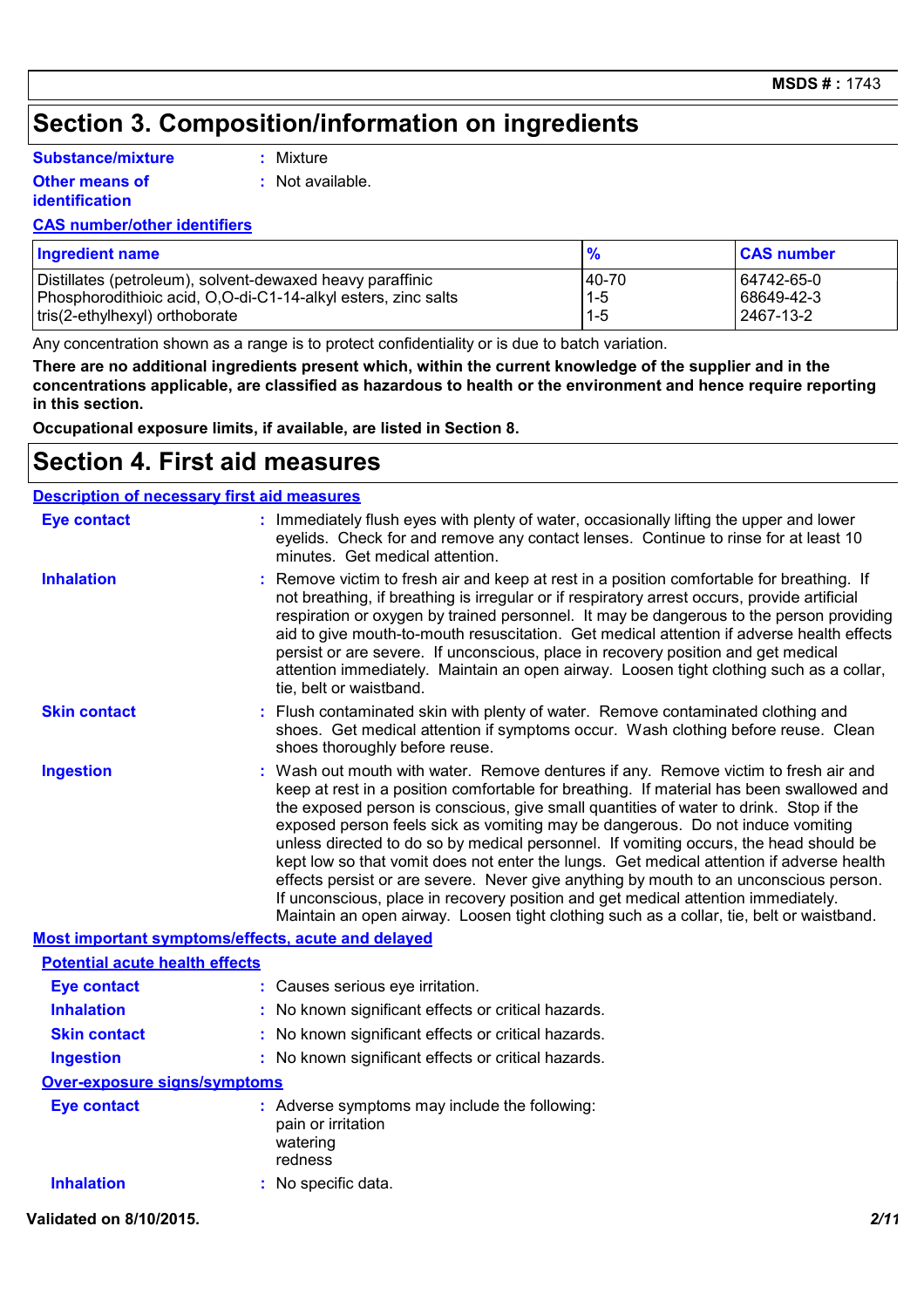# **Section 4. First aid measures**

| <b>Skin contact</b>                                                                  |  | : No specific data.                                                                                                                                                           |
|--------------------------------------------------------------------------------------|--|-------------------------------------------------------------------------------------------------------------------------------------------------------------------------------|
| <b>Ingestion</b>                                                                     |  | : No specific data.                                                                                                                                                           |
| Indication of immediate medical attention and special treatment needed, if necessary |  |                                                                                                                                                                               |
| <b>Notes to physician</b>                                                            |  | : Treat symptomatically. Contact poison treatment specialist immediately if large<br>quantities have been ingested or inhaled.                                                |
| <b>Specific treatments</b>                                                           |  | : No specific treatment.                                                                                                                                                      |
| <b>Protection of first-aiders</b>                                                    |  | : No action shall be taken involving any personal risk or without suitable training. It may<br>be dangerous to the person providing aid to give mouth-to-mouth resuscitation. |
| See toxicological information (Section 11)                                           |  |                                                                                                                                                                               |

# **Section 5. Fire-fighting measures**

| <b>Extinguishing media</b>                               |                                                                                                                                                                                                   |
|----------------------------------------------------------|---------------------------------------------------------------------------------------------------------------------------------------------------------------------------------------------------|
| <b>Suitable extinguishing</b><br>media                   | : Use an extinguishing agent suitable for the surrounding fire.                                                                                                                                   |
| <b>Unsuitable extinguishing</b><br>media                 | : None known.                                                                                                                                                                                     |
| <b>Specific hazards arising</b><br>from the chemical     | : No specific fire or explosion hazard.                                                                                                                                                           |
| <b>Hazardous thermal</b><br>decomposition products       | : Decomposition products may include the following materials:<br>carbon dioxide<br>carbon monoxide<br>metal oxide/oxides                                                                          |
| <b>Special protective actions</b><br>for fire-fighters   | Promptly isolate the scene by removing all persons from the vicinity of the incident if<br>there is a fire. No action shall be taken involving any personal risk or without suitable<br>training. |
| <b>Special protective</b><br>equipment for fire-fighters | : Fire-fighters should wear appropriate protective equipment and self-contained breathing<br>apparatus (SCBA) with a full face-piece operated in positive pressure mode.                          |

## **Section 6. Accidental release measures**

| <b>Personal precautions, protective equipment and emergency procedures</b> |  |                                                                                                                                                                                                                                                                                                                                                                                                                                                 |  |
|----------------------------------------------------------------------------|--|-------------------------------------------------------------------------------------------------------------------------------------------------------------------------------------------------------------------------------------------------------------------------------------------------------------------------------------------------------------------------------------------------------------------------------------------------|--|
| For non-emergency<br>personnel                                             |  | : No action shall be taken involving any personal risk or without suitable training.<br>Evacuate surrounding areas. Keep unnecessary and unprotected personnel from<br>entering. Do not touch or walk through spilled material. Provide adequate ventilation.<br>Wear appropriate respirator when ventilation is inadequate. Put on appropriate<br>personal protective equipment.                                                               |  |
|                                                                            |  | <b>For emergency responders</b> : If specialised clothing is required to deal with the spillage, take note of any information<br>in Section 8 on suitable and unsuitable materials. See also the information in "For non-<br>emergency personnel".                                                                                                                                                                                              |  |
| <b>Environmental precautions</b>                                           |  | : Avoid dispersal of spilled material and runoff and contact with soil, waterways, drains<br>and sewers. Inform the relevant authorities if the product has caused environmental<br>pollution (sewers, waterways, soil or air).                                                                                                                                                                                                                 |  |
| <b>Methods and materials for containment and cleaning up</b>               |  |                                                                                                                                                                                                                                                                                                                                                                                                                                                 |  |
| <b>Small spill</b>                                                         |  | : Move containers from spill area. Avoid dust generation. Using a vacuum with HEPA<br>filter will reduce dust dispersal. Place spilled material in a designated, labeled waste<br>container. Dispose of via a licensed waste disposal contractor.                                                                                                                                                                                               |  |
| <b>Large spill</b>                                                         |  | : Move containers from spill area. Approach release from upwind. Prevent entry into<br>sewers, water courses, basements or confined areas. Avoid dust generation. Do not<br>dry sweep. Vacuum dust with equipment fitted with a HEPA filter and place in a closed,<br>labeled waste container. Dispose of via a licensed waste disposal contractor. Note:<br>see Section 1 for emergency contact information and Section 13 for waste disposal. |  |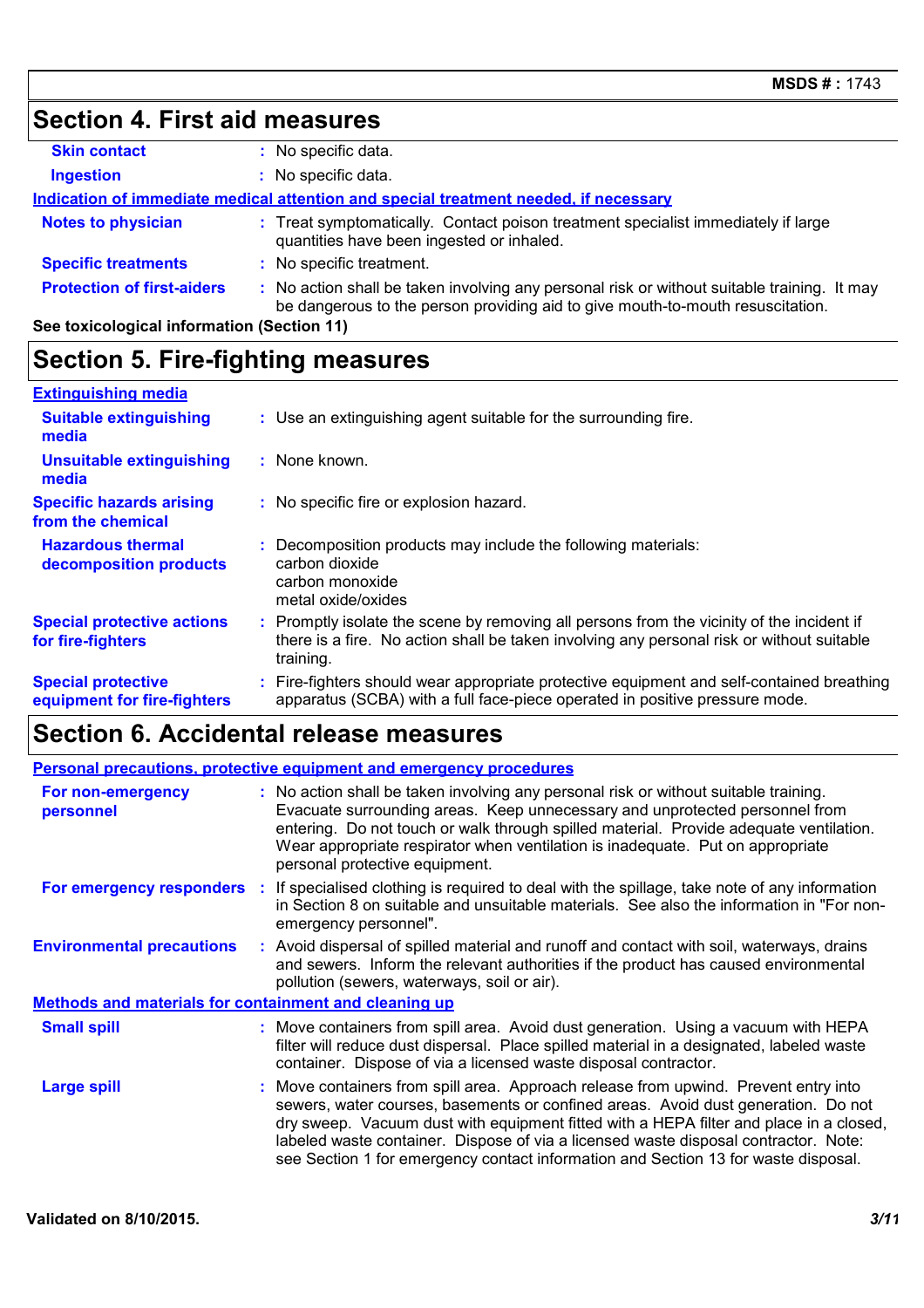# **Section 7. Handling and storage**

| <b>Protective measures</b>                                                       | : Put on appropriate personal protective equipment (see Section 8). Do not ingest. Avoid<br>contact with eyes, skin and clothing. Keep in the original container or an approved<br>alternative made from a compatible material, kept tightly closed when not in use. Empty<br>containers retain product residue and can be hazardous. Do not reuse container.                                                                                                                                                 |
|----------------------------------------------------------------------------------|---------------------------------------------------------------------------------------------------------------------------------------------------------------------------------------------------------------------------------------------------------------------------------------------------------------------------------------------------------------------------------------------------------------------------------------------------------------------------------------------------------------|
| <b>Advice on general</b><br>occupational hygiene                                 | : Eating, drinking and smoking should be prohibited in areas where this material is<br>handled, stored and processed. Workers should wash hands and face before eating,<br>drinking and smoking. Remove contaminated clothing and protective equipment before<br>entering eating areas. See also Section 8 for additional information on hygiene<br>measures.                                                                                                                                                 |
| <b>Conditions for safe storage,</b><br>including any<br><b>incompatibilities</b> | : Store in accordance with local regulations. Store in original container protected from<br>direct sunlight in a dry, cool and well-ventilated area, away from incompatible materials<br>(see Section 10) and food and drink. Keep container tightly closed and sealed until<br>ready for use. Containers that have been opened must be carefully resealed and kept<br>upright to prevent leakage. Do not store in unlabeled containers. Use appropriate<br>containment to avoid environmental contamination. |

# **Section 8. Exposure controls/personal protection**

| <b>Control parameters</b> |
|---------------------------|
|---------------------------|

#### **Occupational exposure limits**

| <b>Ingredient name</b>                                    |  |                                                                                                                                | <b>Exposure limits</b>                                                                                                                                                                                                                                                                                                                                |
|-----------------------------------------------------------|--|--------------------------------------------------------------------------------------------------------------------------------|-------------------------------------------------------------------------------------------------------------------------------------------------------------------------------------------------------------------------------------------------------------------------------------------------------------------------------------------------------|
| Distillates (petroleum), solvent-dewaxed heavy paraffinic |  |                                                                                                                                | ACGIH TLV (United States, 4/2014).<br>TWA: 5 mg/m <sup>3</sup> 8 hours. Form: Inhalable<br>fraction<br>NIOSH REL (United States, 10/2013).<br>TWA: 5 mg/m <sup>3</sup> 10 hours. Form: Mist<br>STEL: 10 mg/m <sup>3</sup> 15 minutes. Form: Mist<br>OSHA PEL (United States, 2/2013).<br>TWA: 5 mg/m <sup>3</sup> 8 hours.                            |
| <b>Appropriate engineering</b><br>controls                |  | contaminants.                                                                                                                  | : Good general ventilation should be sufficient to control worker exposure to airborne                                                                                                                                                                                                                                                                |
| <b>Environmental exposure</b><br>controls                 |  | will be necessary to reduce emissions to acceptable levels.                                                                    | : Emissions from ventilation or work process equipment should be checked to ensure<br>they comply with the requirements of environmental protection legislation. In some<br>cases, fume scrubbers, filters or engineering modifications to the process equipment                                                                                      |
| <b>Individual protection measures</b>                     |  |                                                                                                                                |                                                                                                                                                                                                                                                                                                                                                       |
| <b>Hygiene measures</b>                                   |  | eating, smoking and using the lavatory and at the end of the working period.<br>showers are close to the workstation location. | : Wash hands, forearms and face thoroughly after handling chemical products, before<br>Appropriate techniques should be used to remove potentially contaminated clothing.<br>Wash contaminated clothing before reusing. Ensure that eyewash stations and safety                                                                                       |
| <b>Eye/face protection</b>                                |  |                                                                                                                                | : Safety eyewear complying with an approved standard should be used when a risk<br>assessment indicates this is necessary to avoid exposure to liquid splashes, mists,<br>gases or dusts. If contact is possible, the following protection should be worn, unless<br>the assessment indicates a higher degree of protection: chemical splash goggles. |
| <b>Skin protection</b>                                    |  |                                                                                                                                |                                                                                                                                                                                                                                                                                                                                                       |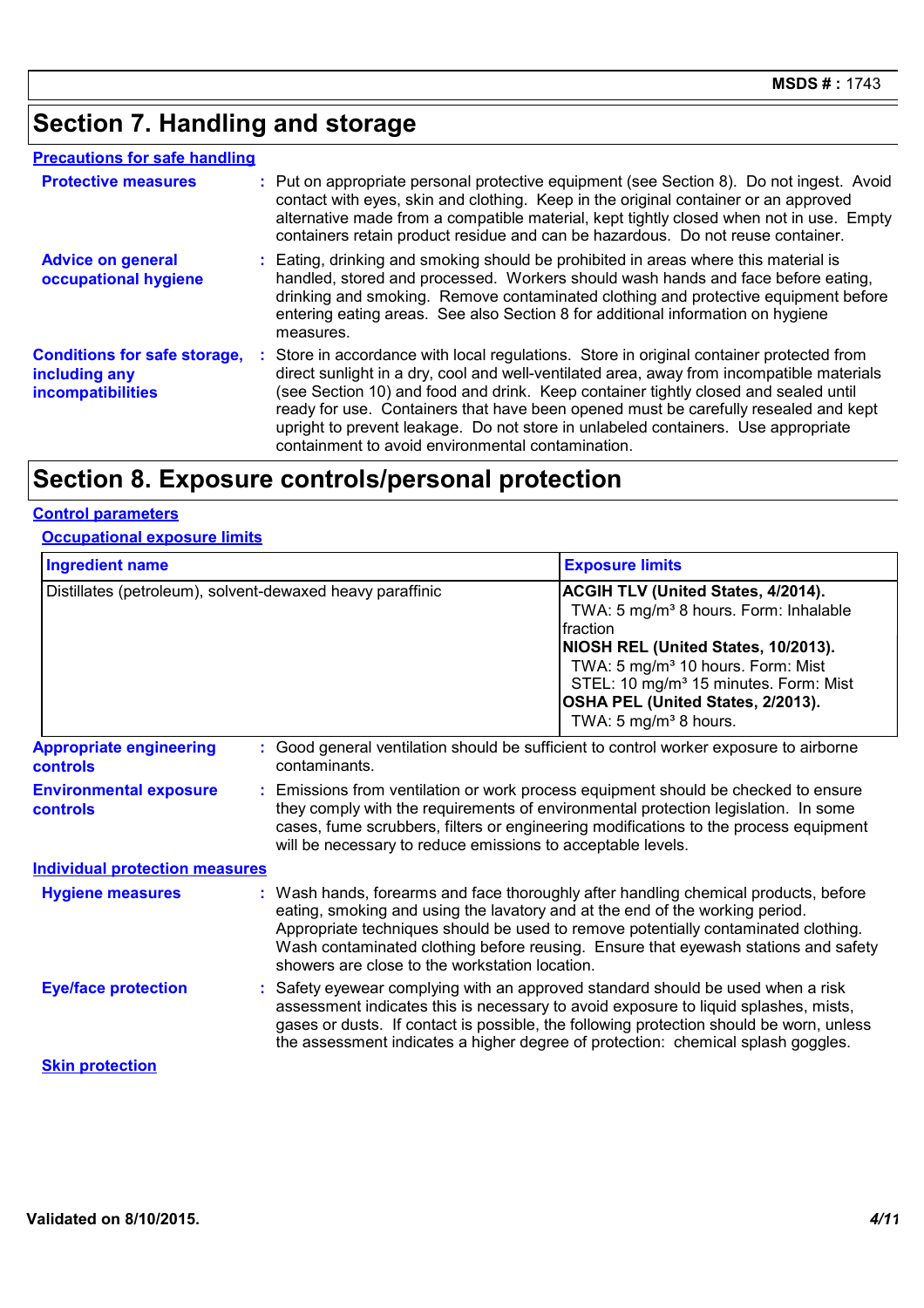# **Section 8. Exposure controls/personal protection**

| <b>Hand protection</b>        | : Chemical-resistant, impervious gloves complying with an approved standard should be<br>worn at all times when handling chemical products if a risk assessment indicates this is<br>necessary. Considering the parameters specified by the glove manufacturer, check<br>during use that the gloves are still retaining their protective properties. It should be<br>noted that the time to breakthrough for any glove material may be different for different<br>glove manufacturers. In the case of mixtures, consisting of several substances, the<br>protection time of the gloves cannot be accurately estimated. |
|-------------------------------|------------------------------------------------------------------------------------------------------------------------------------------------------------------------------------------------------------------------------------------------------------------------------------------------------------------------------------------------------------------------------------------------------------------------------------------------------------------------------------------------------------------------------------------------------------------------------------------------------------------------|
| <b>Body protection</b>        | : Personal protective equipment for the body should be selected based on the task being<br>performed and the risks involved and should be approved by a specialist before<br>handling this product.                                                                                                                                                                                                                                                                                                                                                                                                                    |
| <b>Other skin protection</b>  | : Appropriate footwear and any additional skin protection measures should be selected<br>based on the task being performed and the risks involved and should be approved by a<br>specialist before handling this product.                                                                                                                                                                                                                                                                                                                                                                                              |
| <b>Respiratory protection</b> | : Use a properly fitted, particulate filter respirator complying with an approved standard if<br>a risk assessment indicates this is necessary. Respirator selection must be based on<br>known or anticipated exposure levels, the hazards of the product and the safe working<br>limits of the selected respirator.                                                                                                                                                                                                                                                                                                   |

# **Section 9. Physical and chemical properties**

| <b>Appearance</b>                                 |                                                                                                                    |
|---------------------------------------------------|--------------------------------------------------------------------------------------------------------------------|
| <b>Physical state</b>                             | : Solid. [grease]                                                                                                  |
| <b>Color</b>                                      | $:$ Red.                                                                                                           |
| <b>Odor</b>                                       | Mild. Petroleum oil                                                                                                |
| <b>Odor threshold</b>                             | : Not available.                                                                                                   |
| pH                                                | : Not applicable.                                                                                                  |
| <b>Melting point</b>                              | : Not available.                                                                                                   |
| <b>Boiling point</b>                              | : Not available.                                                                                                   |
| <b>Flash point</b>                                | : Not available.                                                                                                   |
| <b>Evaporation rate</b>                           | : Not available.                                                                                                   |
| <b>Flammability (solid, gas)</b>                  | : Flammable in the presence of the following materials or conditions: open flames, sparks<br>and static discharge. |
| Lower and upper explosive<br>(flammable) limits   | : Not available.                                                                                                   |
| <b>Vapor pressure</b>                             | : Not available.                                                                                                   |
| <b>Vapor density</b>                              | : Not available.                                                                                                   |
| <b>Relative density</b>                           | $: 0.9$ g/cm <sup>3</sup>                                                                                          |
| <b>Solubility</b>                                 | : Insoluble in the following materials: cold water and hot water.                                                  |
| <b>Partition coefficient: n-</b><br>octanol/water | : Not available.                                                                                                   |
| <b>Auto-ignition temperature</b>                  | : Not available.                                                                                                   |
| <b>Decomposition temperature</b>                  | : Not available.                                                                                                   |
| <b>Viscosity</b>                                  | : Kinematic (40°C (104°F)): >0.21 cm <sup>2</sup> /s (>21 cSt)                                                     |
|                                                   |                                                                                                                    |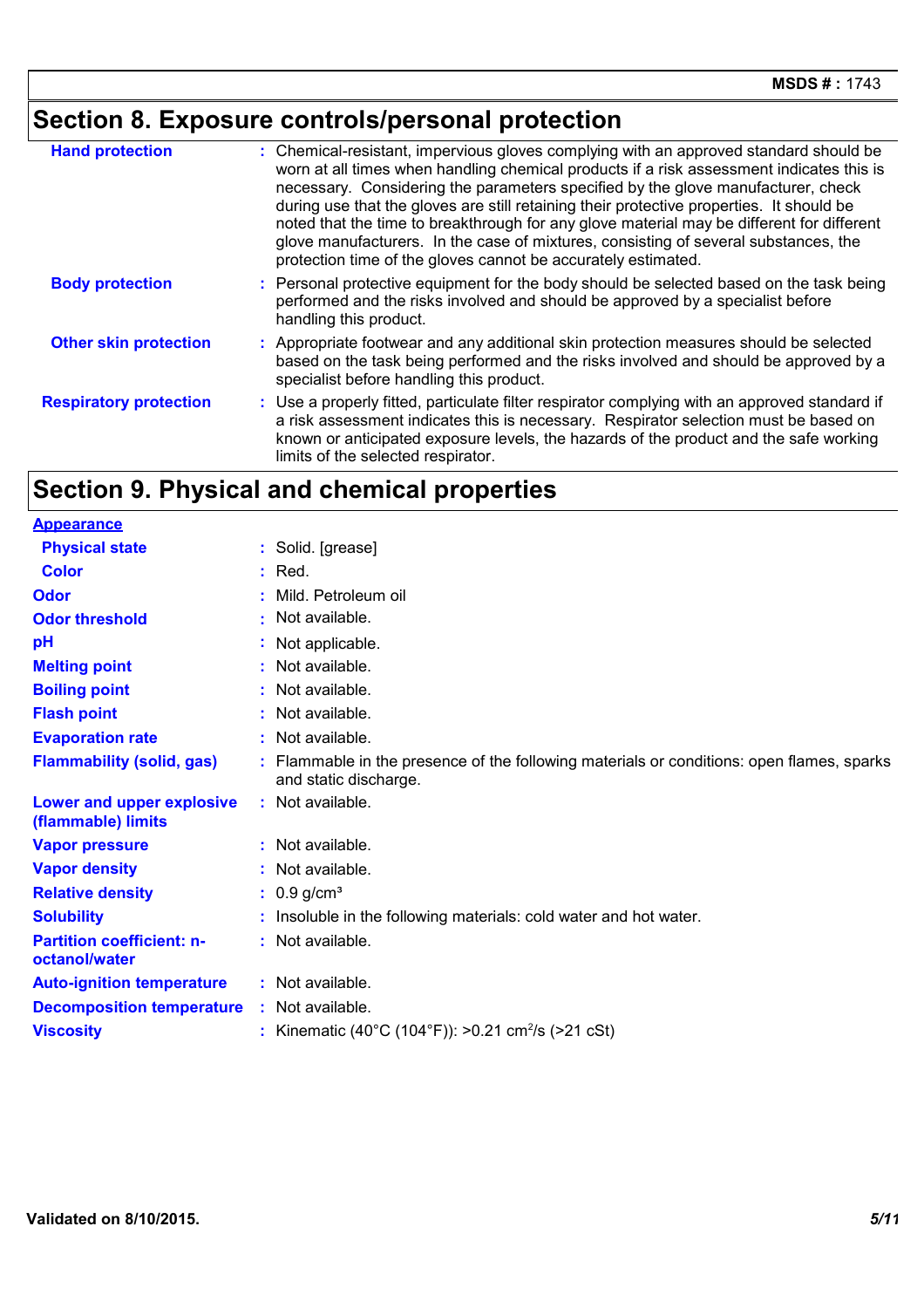# **Section 10. Stability and reactivity**

| <b>Reactivity</b>                            | : No specific test data related to reactivity available for this product or its ingredients.              |
|----------------------------------------------|-----------------------------------------------------------------------------------------------------------|
| <b>Chemical stability</b>                    | : The product is stable.                                                                                  |
| <b>Possibility of hazardous</b><br>reactions | : Under normal conditions of storage and use, hazardous reactions will not occur.                         |
| <b>Conditions to avoid</b>                   | : No specific data.                                                                                       |
| <b>Incompatible materials</b>                | No specific data.                                                                                         |
| <b>Hazardous decomposition</b><br>products   | : Under normal conditions of storage and use, hazardous decomposition products should<br>not be produced. |

# **Section 11. Toxicological information**

#### **Information on toxicological effects**

#### **Acute toxicity**

| <b>Product/ingredient name</b>                                  | <b>Result</b> | <b>Species</b> | <b>Dose</b> | <b>Exposure</b>          |
|-----------------------------------------------------------------|---------------|----------------|-------------|--------------------------|
| Distillates (petroleum),<br>solvent-dewaxed heavy<br>paraffinic | LD50 Dermal   | Rabbit         | >5000 mg/kg | $\overline{\phantom{0}}$ |
|                                                                 | LD50 Oral     | Rat            | >5000 mg/kg |                          |

**Conclusion/Summary :** No known significant effects or critical hazards.

#### **Irritation/Corrosion**

| <b>Product/ingredient name</b> | <b>Result</b>        | <b>Species</b> | <b>Score</b> | <b>Exposure</b>   | <b>Observation</b> |
|--------------------------------|----------------------|----------------|--------------|-------------------|--------------------|
| tris(2-ethylhexyl) orthoborate | Eves - Mild irritant | Rabbit         |              | 100<br>milligrams |                    |

| <b>Conclusion/Summary</b>    |                                                                                                                                                              |
|------------------------------|--------------------------------------------------------------------------------------------------------------------------------------------------------------|
| <b>Skin</b>                  | : No known significant effects or critical hazards.                                                                                                          |
| <b>Eyes</b>                  | : Causes eye irritation.                                                                                                                                     |
| <b>Respiratory</b>           | : No known significant effects or critical hazards.                                                                                                          |
| <b>Sensitization</b>         |                                                                                                                                                              |
| <b>Conclusion/Summary</b>    |                                                                                                                                                              |
| <b>Skin</b>                  | : No specific information is available in our database regarding the skin sensitizing<br>properties of this product. Sensitization not suspected for humans. |
| <b>Respiratory</b>           | : Sensitization not suspected for humans.                                                                                                                    |
| <b>Mutagenicity</b>          |                                                                                                                                                              |
| <b>Conclusion/Summary</b>    | : There are no data available on the mixture itself. Mutagenicity not suspected for<br>humans.                                                               |
| <b>Carcinogenicity</b>       |                                                                                                                                                              |
| <b>Conclusion/Summary</b>    | : There are no data available on the mixture itself. Carcinogenicity not suspected for<br>humans.                                                            |
| <b>Reproductive toxicity</b> |                                                                                                                                                              |
| <b>Conclusion/Summary</b>    | : There are no data available on the mixture itself. Not considered to be dangerous to<br>humans, according to our database.                                 |
| <b>Teratogenicity</b>        |                                                                                                                                                              |
| <b>Conclusion/Summary</b>    | : There are no data available on the mixture itself. Teratogenicity not suspected for<br>humans.                                                             |

**Specific target organ toxicity (single exposure)** Not available.

**Specific target organ toxicity (repeated exposure)**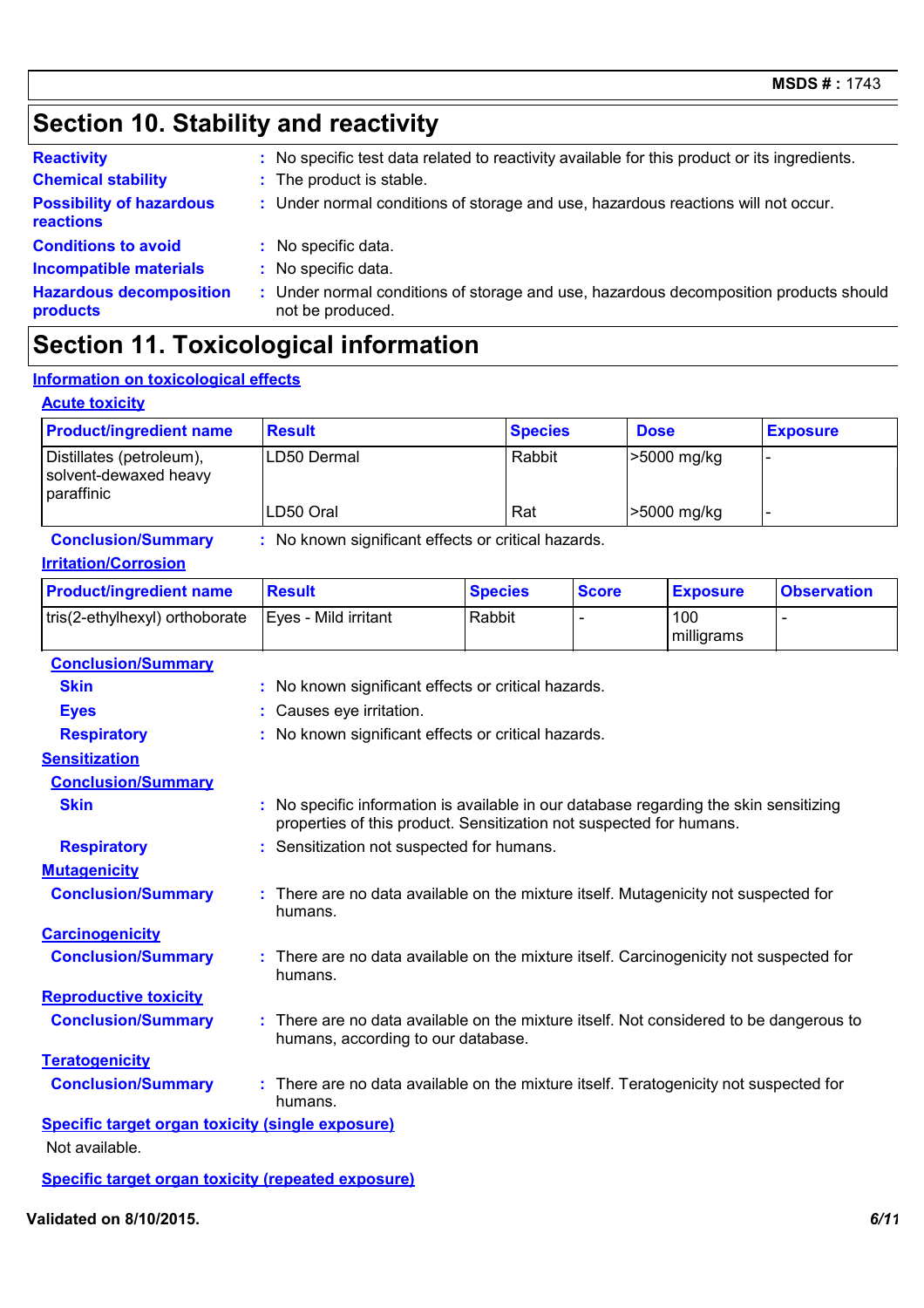## **Section 11. Toxicological information**

#### Not available.

#### **Aspiration hazard**

| - - <del>-</del> 10 -- <del>-- -</del> - <del>-</del> - - - - <del>-- - - -</del> |                                              |                                |  |  |
|-----------------------------------------------------------------------------------|----------------------------------------------|--------------------------------|--|--|
| <b>Name</b>                                                                       |                                              | <b>Result</b>                  |  |  |
| Distillates (petroleum), solvent-dewaxed heavy paraffinic                         |                                              | ASPIRATION HAZARD - Category 1 |  |  |
| Information on the likely<br>routes of exposure                                   | : Routes of entry anticipated: Oral, Dermal. |                                |  |  |

#### **Potential acute health effects**

| <b>Eye contact</b>  | : Causes serious eye irritation.                    |
|---------------------|-----------------------------------------------------|
| <b>Inhalation</b>   | : No known significant effects or critical hazards. |
| <b>Skin contact</b> | : No known significant effects or critical hazards. |
| <b>Ingestion</b>    | : No known significant effects or critical hazards. |

#### **Symptoms related to the physical, chemical and toxicological characteristics**

| <b>Eye contact</b>  | : Adverse symptoms may include the following:<br>pain or irritation<br>watering<br>redness |
|---------------------|--------------------------------------------------------------------------------------------|
| <b>Inhalation</b>   | : No specific data.                                                                        |
| <b>Skin contact</b> | : No specific data.                                                                        |
| <b>Ingestion</b>    | : No specific data.                                                                        |

#### **Delayed and immediate effects and also chronic effects from short and long term exposure**

| $:$ Not available.                                  |
|-----------------------------------------------------|
| $:$ Not available.                                  |
|                                                     |
| $:$ Not available.                                  |
| $:$ Not available.                                  |
| <b>Potential chronic health effects</b>             |
| : No known significant effects or critical hazards. |
| : No known significant effects or critical hazards. |
| : No known significant effects or critical hazards. |
| : No known significant effects or critical hazards. |
| : No known significant effects or critical hazards. |
| : No known significant effects or critical hazards. |
| : No known significant effects or critical hazards. |
|                                                     |

#### **Numerical measures of toxicity**

Not available. **Acute toxicity estimates**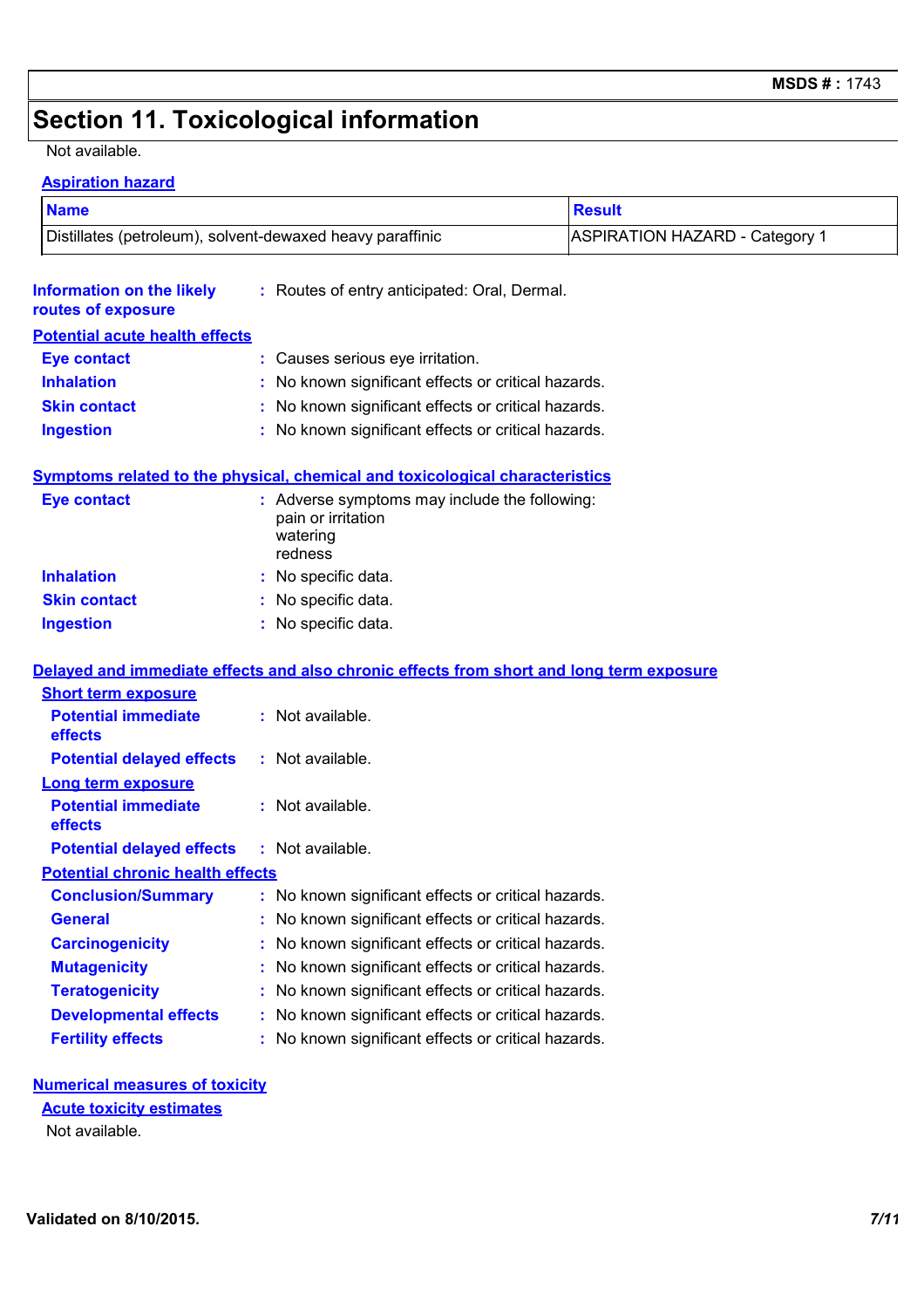## **Section 12. Ecological information**

#### **Toxicity**

**Conclusion/Summary :** There are no data available on the mixture itself.

### **Persistence and degradability**

**Conclusion/Summary :** This product has not been tested for biodegradation. Not readily biodegradable.

| <b>Product/ingredient name</b>      | <b>Aquatic half-life</b> | <b>Photolysis</b> | Biodegradability |
|-------------------------------------|--------------------------|-------------------|------------------|
| AUTOMOTIVE WHEEL<br> BEARING GREASE |                          |                   | Not readily      |

#### **Bioaccumulative potential**

Not available.

#### **Mobility in soil**

| <b>Soil/water partition</b><br><b>coefficient (Koc)</b> | : Not available.                                    |
|---------------------------------------------------------|-----------------------------------------------------|
| <b>Other adverse effects</b>                            | : No known significant effects or critical hazards. |

## **Section 13. Disposal considerations**

| <b>Disposal methods</b> | : The generation of waste should be avoided or minimized wherever possible. Disposal<br>of this product, solutions and any by-products should at all times comply with the<br>requirements of environmental protection and waste disposal legislation and any<br>regional local authority requirements. Dispose of surplus and non-recyclable products<br>via a licensed waste disposal contractor. Waste should not be disposed of untreated to<br>the sewer unless fully compliant with the requirements of all authorities with jurisdiction.<br>Waste packaging should be recycled. Incineration or landfill should only be considered<br>when recycling is not feasible. This material and its container must be disposed of in a<br>safe way. Care should be taken when handling emptied containers that have not been<br>cleaned or rinsed out. Empty containers or liners may retain some product residues.<br>Avoid dispersal of spilled material and runoff and contact with soil, waterways, drains<br>and sewers. |
|-------------------------|-------------------------------------------------------------------------------------------------------------------------------------------------------------------------------------------------------------------------------------------------------------------------------------------------------------------------------------------------------------------------------------------------------------------------------------------------------------------------------------------------------------------------------------------------------------------------------------------------------------------------------------------------------------------------------------------------------------------------------------------------------------------------------------------------------------------------------------------------------------------------------------------------------------------------------------------------------------------------------------------------------------------------------|
|-------------------------|-------------------------------------------------------------------------------------------------------------------------------------------------------------------------------------------------------------------------------------------------------------------------------------------------------------------------------------------------------------------------------------------------------------------------------------------------------------------------------------------------------------------------------------------------------------------------------------------------------------------------------------------------------------------------------------------------------------------------------------------------------------------------------------------------------------------------------------------------------------------------------------------------------------------------------------------------------------------------------------------------------------------------------|

#### - - - - - - - Not regulated. - - Not regulated. | Not regulated. | Not regulated. | Not regulated. | Not regulated. | N - - - **DOT Classification IMDG IATA UN number UN proper shipping name Transport hazard class(es) Packing group<br>Environmental<br>hazards<br>Additional information Environmental hazards** No. No. No. **TDG Classification** Not regulated. - - No. - **ADR/RID** Not regulated. Not regulated. - - N<sub>o</sub> - **Mexico Classification** - - No. -

**Section 14. Transport information**

**Special precautions for user**

**Transport within user's premises:** always transport in closed containers that are **:** upright and secure. Ensure that persons transporting the product know what to do in the event of an accident or spillage.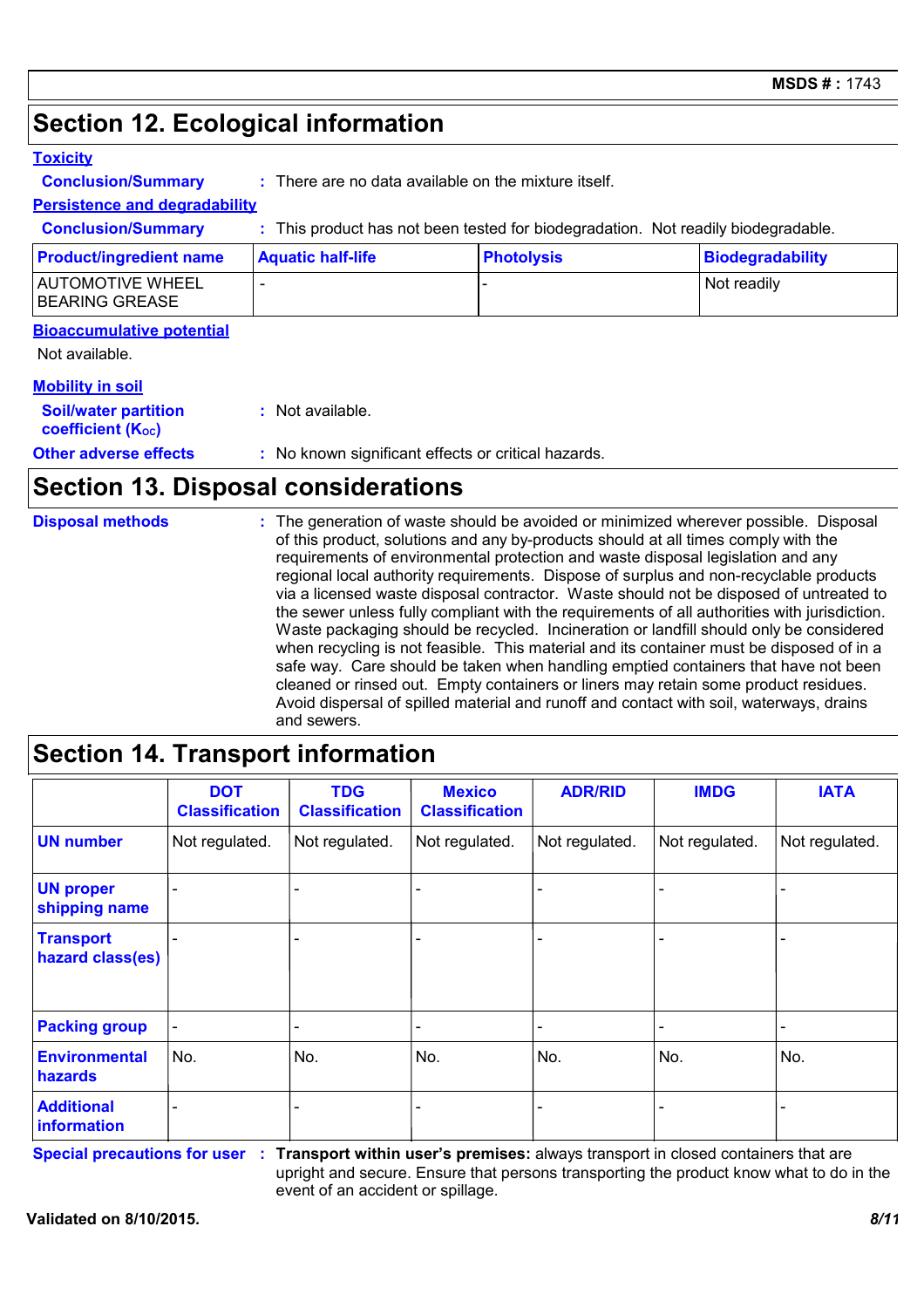## **Section 14. Transport information**

**Transport in bulk according :** Not available. **to Annex II of MARPOL 73/78 and the IBC Code**

### **Section 15. Regulatory information**

| <b>U.S. Federal regulations</b>                                                   |  |                                                                                             |               | : TSCA 8(a) PAIR: Phosphorodithioic acid, O,O-di-C1-14-alkyl esters, zinc salts<br>TSCA 8(a) CDR Exempt/Partial exemption: Not determined |                                         |                 |                                                 |                                                 |
|-----------------------------------------------------------------------------------|--|---------------------------------------------------------------------------------------------|---------------|-------------------------------------------------------------------------------------------------------------------------------------------|-----------------------------------------|-----------------|-------------------------------------------------|-------------------------------------------------|
|                                                                                   |  | United States inventory (TSCA 8b): All components are listed or exempted.                   |               |                                                                                                                                           |                                         |                 |                                                 |                                                 |
|                                                                                   |  | Clean Water Act (CWA) 307: Phosphorodithioic acid, O,O-di-C1-14-alkyl esters, zinc<br>salts |               |                                                                                                                                           |                                         |                 |                                                 |                                                 |
| <b>Clean Air Act Section 112</b><br>(b) Hazardous Air<br><b>Pollutants (HAPs)</b> |  | : Not listed                                                                                |               |                                                                                                                                           |                                         |                 |                                                 |                                                 |
| <b>Clean Air Act Section 602</b><br><b>Class I Substances</b>                     |  | : Not listed                                                                                |               |                                                                                                                                           |                                         |                 |                                                 |                                                 |
| <b>Clean Air Act Section 602</b><br><b>Class II Substances</b>                    |  | : Not listed                                                                                |               |                                                                                                                                           |                                         |                 |                                                 |                                                 |
| <b>DEA List I Chemicals</b><br>(Precursor Chemicals)                              |  | : Not listed                                                                                |               |                                                                                                                                           |                                         |                 |                                                 |                                                 |
| <b>DEA List II Chemicals</b><br><b>(Essential Chemicals)</b>                      |  | : Not listed                                                                                |               |                                                                                                                                           |                                         |                 |                                                 |                                                 |
| <b>SARA 302/304</b>                                                               |  |                                                                                             |               |                                                                                                                                           |                                         |                 |                                                 |                                                 |
| <b>Composition/information on ingredients</b>                                     |  |                                                                                             |               |                                                                                                                                           |                                         |                 |                                                 |                                                 |
| No products were found.                                                           |  |                                                                                             |               |                                                                                                                                           |                                         |                 |                                                 |                                                 |
| <b>SARA 304 RQ</b>                                                                |  | : Not applicable.                                                                           |               |                                                                                                                                           |                                         |                 |                                                 |                                                 |
| <b>SARA 311/312</b>                                                               |  |                                                                                             |               |                                                                                                                                           |                                         |                 |                                                 |                                                 |
| <b>Classification</b>                                                             |  |                                                                                             |               | : Immediate (acute) health hazard                                                                                                         |                                         |                 |                                                 |                                                 |
| <b>Composition/information on ingredients</b>                                     |  |                                                                                             |               |                                                                                                                                           |                                         |                 |                                                 |                                                 |
| <b>Name</b>                                                                       |  |                                                                                             | $\frac{9}{6}$ | <b>Fire</b><br>hazard                                                                                                                     | <b>Sudden</b><br>release of<br>pressure | <b>Reactive</b> | <b>Immediate</b><br>(acute)<br>health<br>hazard | <b>Delayed</b><br>(chronic)<br>health<br>hazard |
| Phosphorodithioic acid, O,O-di-<br>C1-14-alkyl esters, zinc salts                 |  |                                                                                             | $1-5$         | No.                                                                                                                                       | No.                                     | No.             | Yes.                                            | No.                                             |
| tris(2-ethylhexyl) orthoborate                                                    |  |                                                                                             | $1-5$         | No.                                                                                                                                       | No.                                     | No.             | Yes.                                            | No.                                             |

#### **SARA 313**

|                                           | <b>Product name</b>                                                         | <b>CAS number</b> | $\frac{9}{6}$ |
|-------------------------------------------|-----------------------------------------------------------------------------|-------------------|---------------|
| <b>Form R - Reporting</b><br>requirements | Phosphorodithioic acid, O,O-di-C1-14-alkyl esters, 68649-42-3<br>zinc salts |                   | $1-5$         |
| <b>Supplier notification</b>              | Phosphorodithioic acid, O,O-di-C1-14-alkyl esters, 68649-42-3<br>zinc salts |                   | 1-5           |

SARA 313 notifications must not be detached from the SDS and any copying and redistribution of the SDS shall include copying and redistribution of the notice attached to copies of the SDS subsequently redistributed.

#### **State regulations**

#### **Connecticut Carcinogen Reporting <b>Example 2 :** None of the components are listed.

**Validated on 8/10/2015.** *9/11*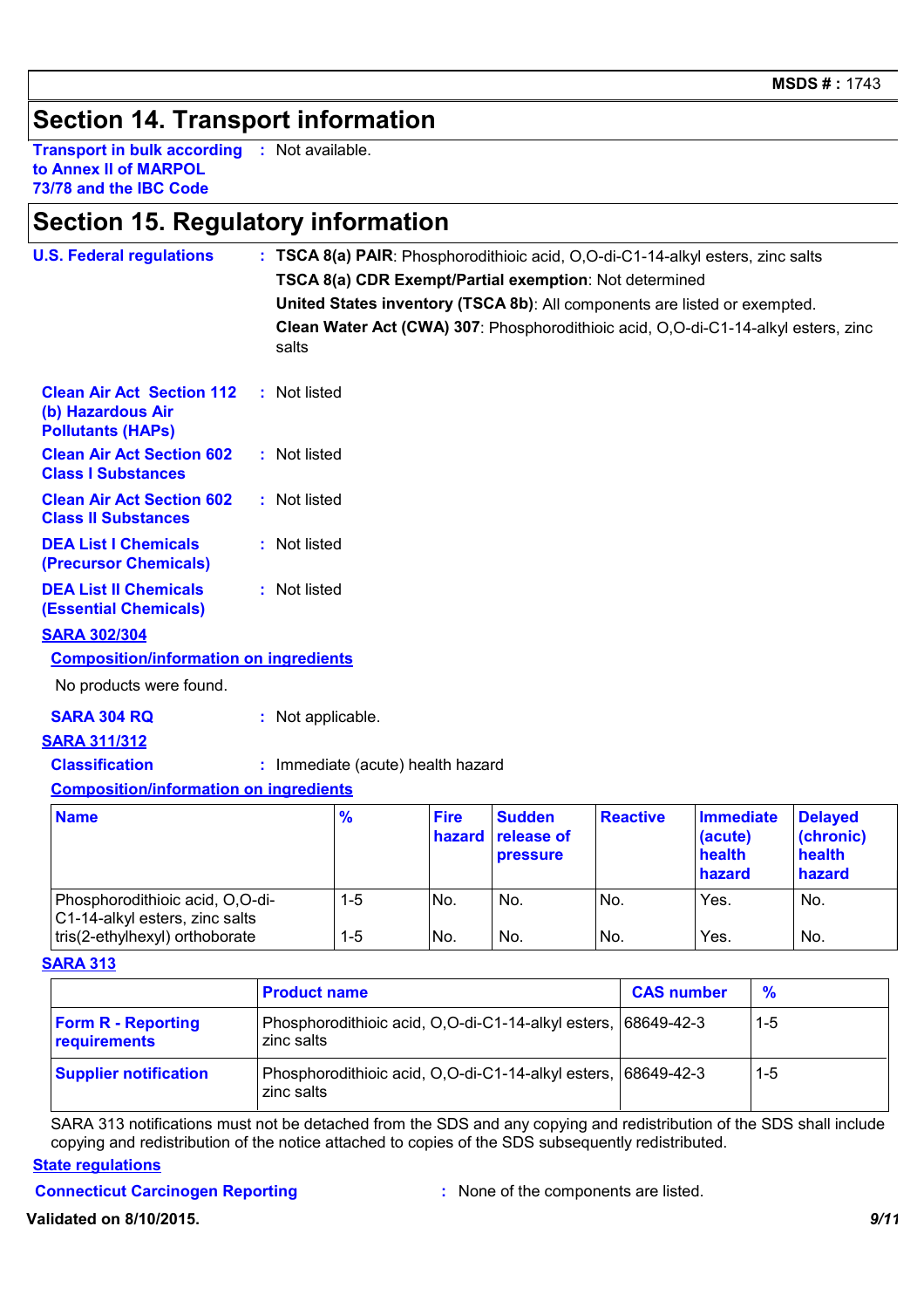# **Section 15. Regulatory information**

| <b>Connecticut Hazardous Material Survey</b>                               | : None of the components are listed.                  |
|----------------------------------------------------------------------------|-------------------------------------------------------|
| <b>Florida substances</b>                                                  | None of the components are listed.                    |
| <b>Illinois Chemical Safety Act</b>                                        | None of the components are listed.                    |
| <b>Illinois Toxic Substances Disclosure to Employee</b><br><b>Act</b>      | : None of the components are listed.                  |
| <b>Louisiana Reporting</b>                                                 | : None of the components are listed.                  |
| <b>Louisiana Spill</b>                                                     | : None of the components are listed.                  |
| <b>Massachusetts Spill</b>                                                 | : None of the components are listed.                  |
| <b>Massachusetts Substances</b>                                            | None of the components are listed.                    |
| <b>Michigan Critical Material</b>                                          | : None of the components are listed.                  |
| <b>Minnesota Hazardous Substances</b>                                      | : None of the components are listed.                  |
| <b>New Jersey Spill</b>                                                    | None of the components are listed.                    |
| <b>New Jersey Toxic Catastrophe Prevention Act</b>                         | : None of the components are listed.                  |
| <b>New Jersey Hazardous Substances</b>                                     | : The following components are listed: ZINC compounds |
| <b>New York Acutely Hazardous Substances</b>                               | None of the components are listed.                    |
| <b>New York Toxic Chemical Release Reporting</b>                           | : None of the components are listed.                  |
| <b>Pennsylvania RTK Hazardous Substances</b>                               | : The following components are listed: ZINC COMPOUNDS |
| <b>Rhode Island Hazardous Substances</b>                                   | : None of the components are listed.                  |
| <b>California Prop. 65</b>                                                 |                                                       |
| None of the components are listed.                                         |                                                       |
| <b>International regulations</b>                                           |                                                       |
| <b>Chemical Weapon Convention List Schedules I, II &amp; III Chemicals</b> |                                                       |
| Not listed.                                                                |                                                       |
| <b>Montreal Protocol (Annexes A, B, C, E)</b>                              |                                                       |
| Not listed.                                                                |                                                       |
| <b>International lists</b>                                                 |                                                       |
| <b>National inventory</b>                                                  |                                                       |

| <b>Australia</b>                      | : Not determined.                                               |
|---------------------------------------|-----------------------------------------------------------------|
| <b>China</b>                          | : Not determined.                                               |
| <b>Europe</b>                         | : All components are listed or exempted.                        |
| <b>Japan</b>                          | : Not determined.                                               |
| <b>Malaysia</b>                       | : Not determined.                                               |
| <b>New Zealand</b>                    | : Not determined.                                               |
| <b>Philippines</b>                    | : All components are listed or exempted.                        |
| <b>Republic of Korea</b>              | : All components are listed or exempted.                        |
| <b>Taiwan</b>                         | : Not determined.                                               |
| <u>Canada</u>                         |                                                                 |
| <b>WHMIS (Canada)</b>                 | : Not controlled under WHMIS (Canada).                          |
| <b>Canadian lists</b>                 |                                                                 |
| <b>Canadian NPRI</b>                  | : The following components are listed: Zinc (and its compounds) |
| <b>CEPA Toxic substances</b>          | : None of the components are listed.                            |
| <b>Canada inventory; DSL/</b><br>NDSL | : All components are listed or exempted.                        |

**This product has been classified in accordance with the hazard criteria of the Controlled Products Regulations and the MSDS contains all the information required by the Controlled Products Regulations. Validated on 8/10/2015.** *10/11*